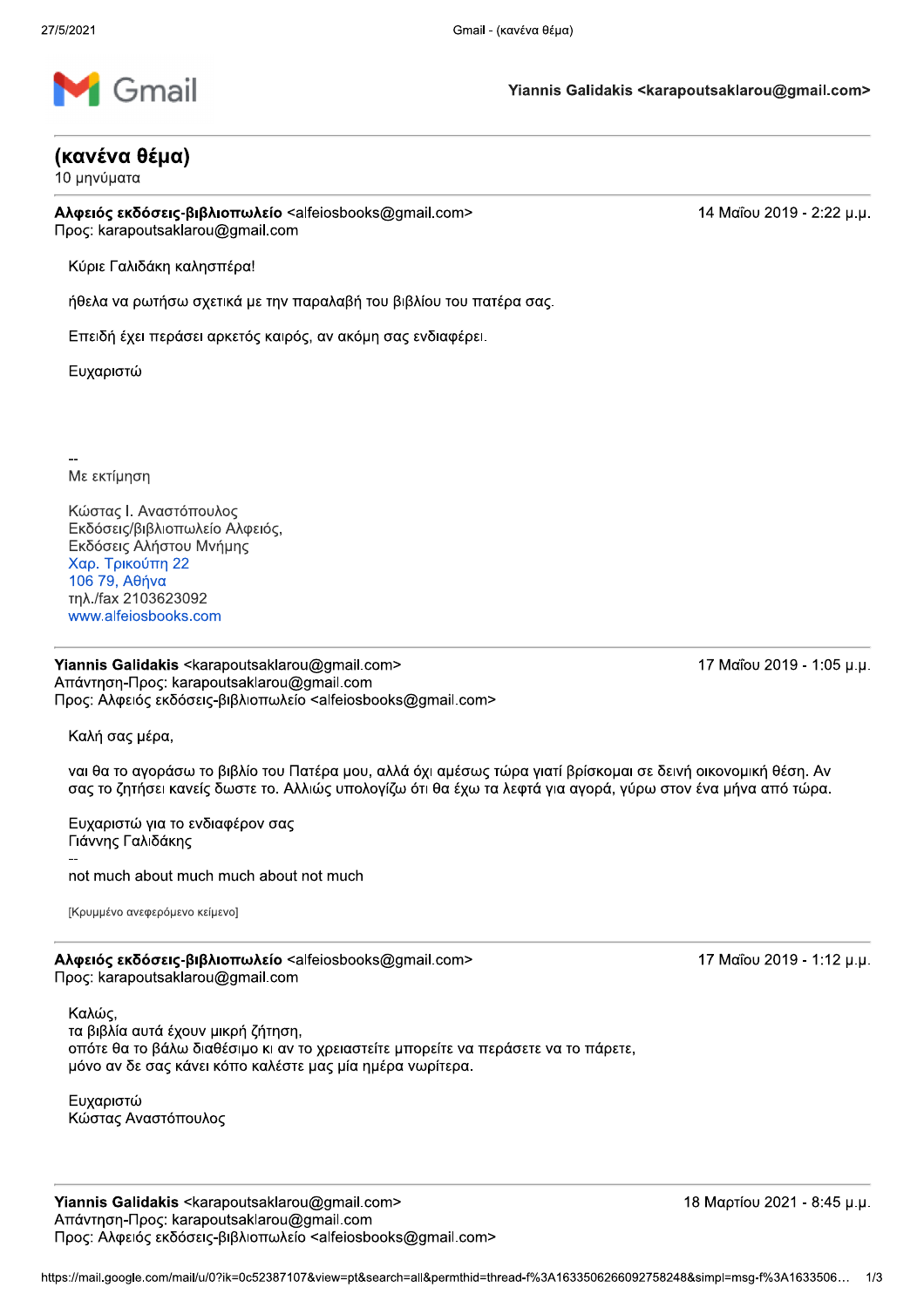Κύριε Αναστόπουλε,

με συγχωρείτε που δεν επικοινώνησα μαζί σας νωρίτερα για την αγορά του βιβλίου, αλλά δυστυχώς η οικονομική μου θέση είναι ακόμη δεινή και δεν χρειάζομαι δερματόδετη έκδοση, καθ' οτι έχω ήδη το πρωτότυπο.

Αντ' αυτού, έβαλα μία σύνδεση από τον ιστότοπό μου προς τον δικό σας και το διαφημίζω σε μία ιστοσελίδα γενικών βιγραφικών πληροφοριών για τον πατέρα μου. Συνιστώ να μην το πουλήσετε αμέσως, ούτε στην τιμή που διαφημίζετε.

Αν θέλετε να μάθετε περισσότερα για την σημασία αυτού του έργου για να κάνετε μία καλύτερη εκτίμηση τιμής για το βιβλιοπωλείο σας, παρακαλώ επισκευτείτε αυτή[1] την ιστοσελίδα..

Ευχαριστώ πολύ, Γιάννης Γαλιδάκης

[1]: The Titan of Xáoc (in galidakis.com)

not much about much much about not much

[Κρυμμένο ανεφερόμενο κείμενο]

Yiannis Galidakis <karapoutsaklarou@gmail.com> Απάντηση-Προς: karapoutsaklarou@gmail.com Προς: Αλφειός εκδόσεις-βιβλιοπωλείο <alfeiosbooks@gmail.com>

Κε Αναστόπουλε.

Μόλις παράγγειλα το βιβλίο, αλλά προορίζεται γι αλλού (ΕΚΤ). Παρακαλώ χρεώστε με και για τα έξοδα αποστολής (εκτός αν δεν υφίστανται), επειδή κατα λάθος επέλεξα "παραλαβή" αντι ΕΛΤΑ.

Ευχαριστώ πολύ εκ των προτέρων.

Γιάννης Γαλιδάκης

not much about much much about not much

[Κρυμμένο ανεφερόμενο κείμενο]

Αλφειός εκδόσεις-βιβλιοπωλείο <alfeiosbooks@gmail.com> Προς: karapoutsaklarou@gmail.com

Καλημέρα σας, μπορώ να το στείλω άμεσα στη διεύθυνση που μας στείλατε. Για την αποστολή με τη Γενική Ταχυδρομική καταθέτετε 4 ευρώ και 3 για τα ΕΛΤΑ.

Στο paypal στην άλλη διεύθυνση: info@alfeiosbooks.com Ευχαριστώ, Κώστας Αναστόπουλος

Yiannis Galidakis <karapoutsaklarou@gmail.com> Απάντηση-Προς: karapoutsaklarou@gmail.com Προς: Αλφειός εκδόσεις-βιβλιοπωλείο <alfeiosbooks@gmail.com>

Καλημέρα κε Αναστόπουλε,

Μόλις πλήρωσα + 4+3 Ευρώ στο PayPal account που μου δώσατε. Παρακαλώ στείλτε το στην διεύθυνση που αιτήθην υπόψη κας Μαρίας Σαραφείδου, κου Π. Σχίζα, ή κας Μ. Φιλοπούλου, αν γίνεται.

Ευχαριστώ και πάλι.

Γιάννης Γαλιδάκης

not much about much much about not much

[Κρυμμένο ανεφερόμενο κείμενο]

30 Μαρτίου 2021 - 10:49 μ.μ.

1 Απριλίου 2021 - 11:13 π.μ.

1 Απριλίου 2021 - 10:46 μ.μ.